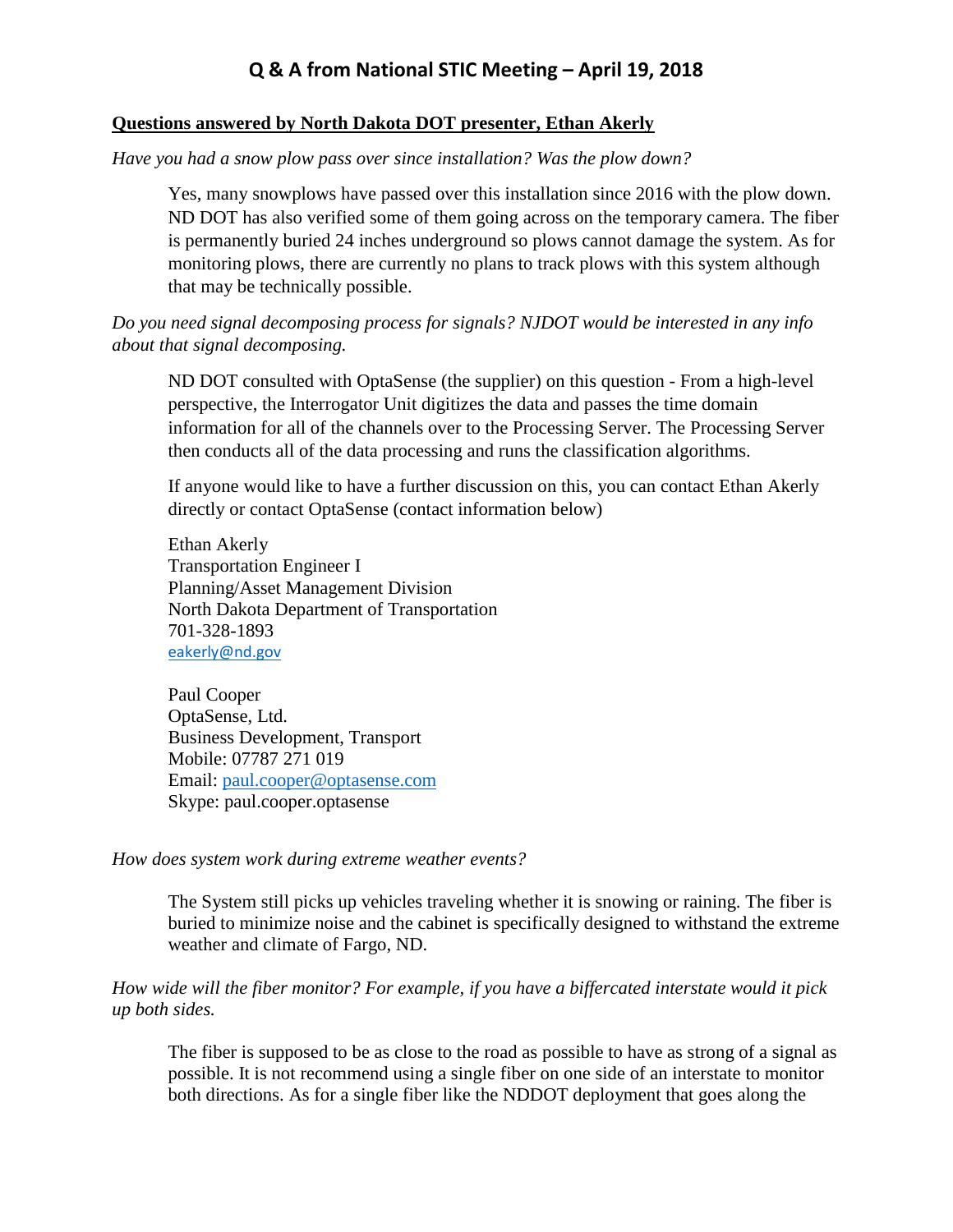# **Q & A from National STIC Meeting – April 19, 2018**

shoulder of one side of the Interstate then turns around to cover the other side, that will work. In the early stages of this project, it was considered to run a single fiber in the median of I-29 for a portion of the project area. That wasn't pursued because of OptaSense's strong recommendation against doing so.

### *How do rumble strips and mowers impact the vehicle classifications?*

Since spring has just started in ND, at this time it is simply too early to tell. As for rumble strips, there are none on this portion of I-29.

### *Will the system still work if the roadway is congested? Vehicles moving at much slower speeds?*

The system is designed for more congestion than what I-29 in Fargo normally sees. In snow events or during an incident, speeds change within seconds. NDDOT caught a plowing operation on camera while checking the Web Interface with the speed earlier this year in a snow event, speeds recovered within seconds. As for slower speeds, they have seen speeds down to 15-20 mph. ND DOT does not know the implications congestion and/or slow speeds will have on traffic class counting. That said they don't expect any greater challenges in regards to slow versus high speeds.

### *Does the fiber have to be dedicated or can you use existing fiber?*

ND DOT used dedicated fiber since this was a test project. Existing fiber can be used according to OptaSense as long as a dark fiber strand is available in the bundle.

## *What is the biggest barrier you have identified in getting this das to classify vehicles?*

ND DOT is still in initial stages of development and testing for classification. The biggest barrier, so far, has been matching the timing of the vehicle signatures accurately with the collocated axle-based ATR and camera.

## *What was the cost of the acoustic sensor project both in installation and in the processing equipment?*

The whole system so far has been around \$500,000. That includes the fiber, all of the electronics including building the temp camera, all software and all of the installation costs to continuously monitor 2 centerline miles of I-29. We currently are counting 9 locations within those 2 centerline miles. This compares to approximately \$170,000 for a point-based ATR to monitor all Interstate lanes.

### *How does the Optasense technology revolutionize traffic counting?*

This tech can revolutionize traffic counting because it is a continuous traffic counting system. One can design any number of traffic count locations into a single installation. A current permanent site can only do just one point on a highway as an axle-based ATR is point based.